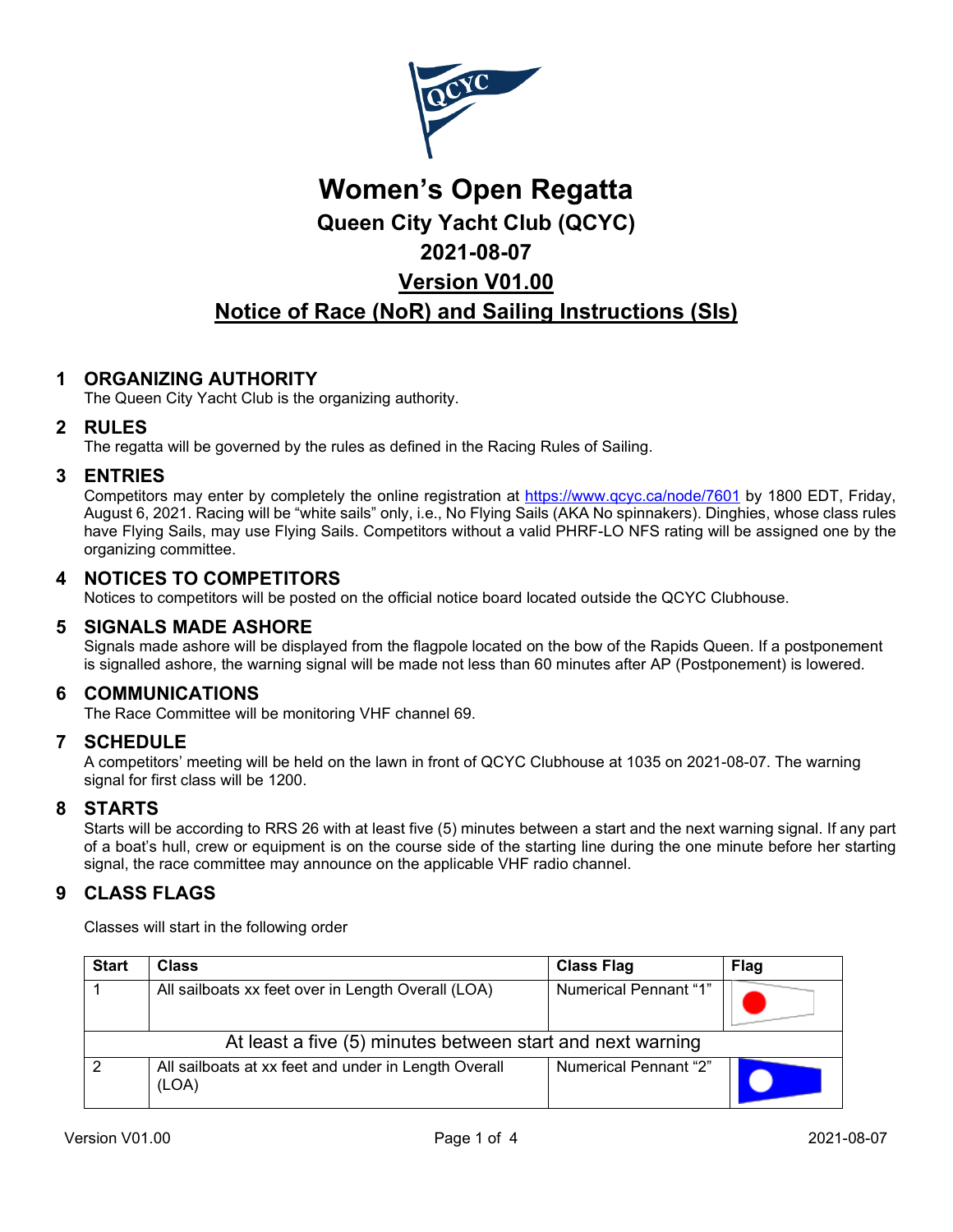The value of "xx" is based on registration and will be announced and distributed at the Competitors Meeting.

#### **10 RACING AREA**

The racing area will be in the Toronto Inner and Outer Harbour with the exit and entrance to the Toronto Inner Harbour shall be via the Eastern Gap.

#### **11 COURSE and MARKS**

The number on the side of the race committee vessel will indicate one of the following courses:

1030.

If courses 1, 2, 3 or 4 is to be used, code flag I, will be displayed from the flag pole on the Rapids Queen by

If course 5 is to be to be used, code flag O,  $\frac{1}{\sqrt{2}}$ , will be displayed from the flag pole on the Rapids Queen by 1030.

| <b>Course</b> | <b>Number</b><br><b>Displayed</b> | Mark(s)                                                                                                                                         |
|---------------|-----------------------------------|-------------------------------------------------------------------------------------------------------------------------------------------------|
| Course 1      | 1                                 | 1. Start                                                                                                                                        |
|               |                                   | 2. Harbour Mark - left to starboard (An orange inflatable mark in the NE corner of                                                              |
|               |                                   | the Toronto Inner Harbour)                                                                                                                      |
|               |                                   | T1 Buoy - left to port (43 36 38.5 N 79 21 00.8 W) Lights List #509 [Green,<br>3.                                                               |
|               |                                   | marked "T1".]                                                                                                                                   |
|               |                                   | 4. Harbour Mark - left to port (An orange inflatable mark in the NE corner of the                                                               |
|               |                                   | Toronto Inner Harbour)                                                                                                                          |
|               |                                   | 5.<br>Finish                                                                                                                                    |
| Course 2      | $\overline{2}$                    | Start<br>1.                                                                                                                                     |
|               |                                   | 2. Harbour Mark - left to starboard (An orange inflatable mark in the NE corner of                                                              |
|               |                                   | the Toronto Inner Harbour)                                                                                                                      |
|               |                                   | 3. Gibraltar Buoy - left to port (43 36 19.2 N 79 23 30.3 W) Lights List #511 [Red,<br>marked "TE18".]                                          |
|               |                                   | 4. Harbour Mark - left to port (An orange inflatable mark in the NE corner of the                                                               |
|               |                                   | Toronto Inner Harbour)                                                                                                                          |
|               |                                   | 5.<br>Finish                                                                                                                                    |
| Course 3      | 3                                 | Start<br>1 <sub>1</sub>                                                                                                                         |
|               |                                   | 2. Harbour Mark - left to starboard (An orange inflatable mark in the NE corner of                                                              |
|               |                                   | the Toronto Inner Harbour)                                                                                                                      |
|               |                                   | 3. West Entrance Buoy - left to port - {Dufferin} (43 37 14.2 N 79 25 13.3 W) Lights<br>List #513 [Red and white vertical stripes, marked "T".] |
|               |                                   | 4. Harbour Mark - left to port (An orange inflatable mark in the NE corner of the                                                               |
|               |                                   | Toronto Inner Harbour)                                                                                                                          |
|               |                                   | Finish<br>5.                                                                                                                                    |
| Course 4      | 4                                 | 1 <sub>1</sub><br>Start                                                                                                                         |
|               |                                   | 2. Harbour Mark - left to starboard (An orange inflatable mark in the NE corner of                                                              |
|               |                                   | the Toronto Inner Harbour)                                                                                                                      |
|               |                                   | 3. Gibraltar Buoy - left to port (43 36 19.2 N 79 23 30.3 W) Lights List #511 [Red,                                                             |
|               |                                   | marked "TE18".]                                                                                                                                 |
|               |                                   | 4. T1 Buoy - left to port (43 36 38.5 N 79 21 00.8 W) Lights List #509 [Green,                                                                  |
|               |                                   | marked "T1".]                                                                                                                                   |
|               |                                   | Gibraltar Buoy - left to port (43 36 19.2 N 79 23 30.3 W) Lights List #511 [Red,<br>5.<br>marked "TE18".]                                       |
|               |                                   | 6. Harbour Mark - left to port (An orange inflatable mark in the NE corner of the                                                               |
|               |                                   | Toronto Inner Harbour)                                                                                                                          |
|               |                                   | 7. Finish                                                                                                                                       |
| Course 5      | 5                                 | 1. Start (In Outer Harbour)                                                                                                                     |
|               |                                   | 2. Gibraltar Buoy - left to port (43 36 19.2 N 79 23 30.3 W) Lights List #511 [Red,                                                             |
|               |                                   | marked "TE18".]                                                                                                                                 |
|               |                                   | 3. Harbour Mark - left to port (An orange inflatable mark in the NE corner of the                                                               |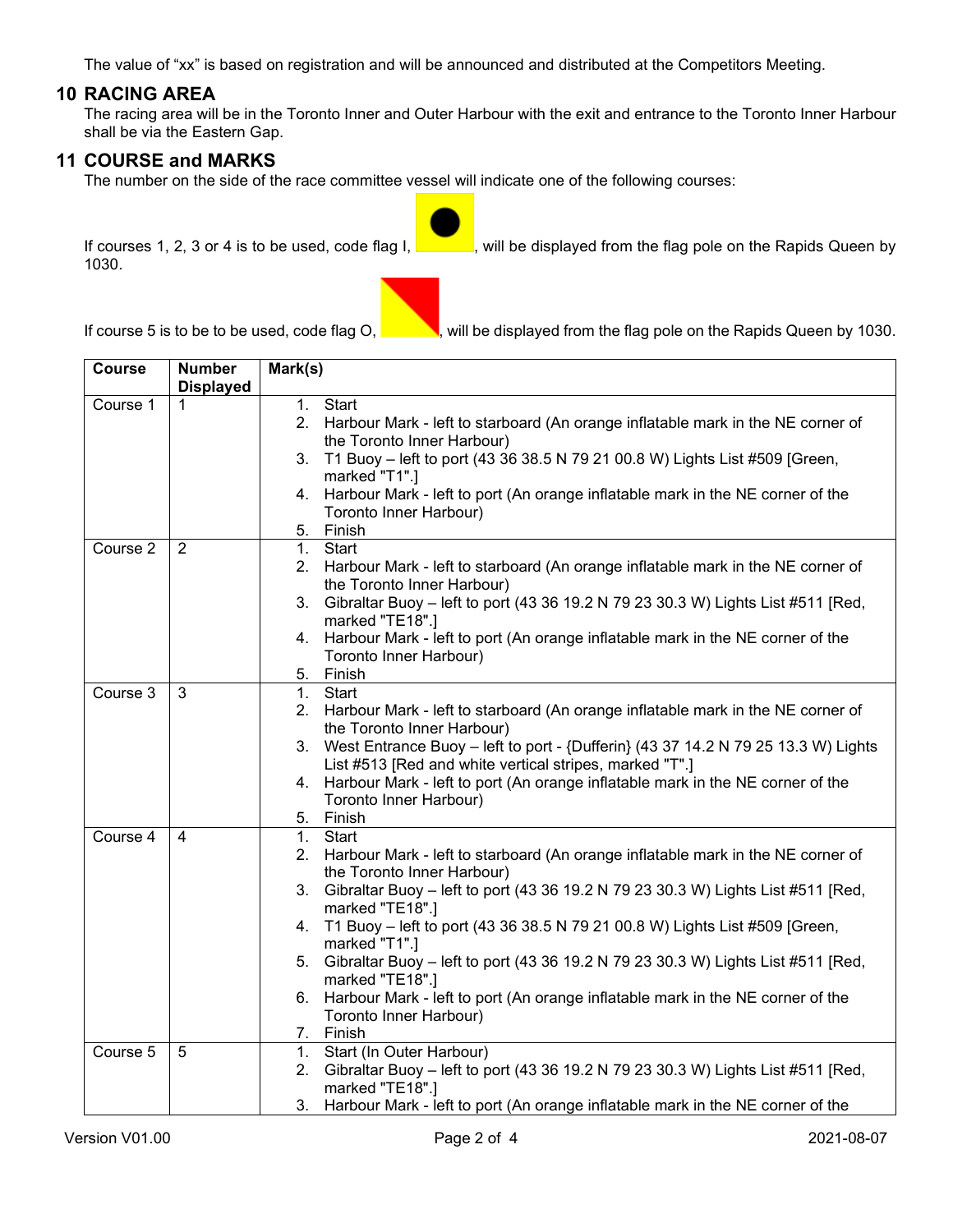|  | - - - - -<br>.<br>nr<br>ле<br>יי יי          |
|--|----------------------------------------------|
|  | - -<br>$\sim$ $\sim$ $\sim$ $\sim$<br>'inish |

## **12 STARTING AND FINISHING LINES**

The start is between a yellow inflatable mark and the orange flag on a pole on the race committee vessel.

The finish will be between an orange tetrahedron and a pole carrying an orange flag on shore in front of the north end of the QCYC Clubhouse. There may be a yellow inflatable distance mark just north of the QCYC seawall. Boats shall not sail between this distance mark and the seawall.

#### **13 TIME LIMIT**

Boats not starting within 10 minutes of their starting signal will be scored DNS. Boats not finished by 1700 will be scored DNF. This changes RRS 35.

#### **14 PROTESTS**

Protests shall be delivered to the QCYC Office within 60 minutes after the last boat finishes. The protest time limit and a list of protests received will be posted on the notice board. Hearings will be held at 1900 EDT, Thursday, August 12, 2021, on Zoom.

#### **15 Prizes**

Flags for first, second and third will be awarded for each of the following classes:

- Dinghy
- Keels boats, under PHRF split into those over 'xx' feet, and those 'xx' feet and under. If there sufficient numbers, these two groups may be sub-divided for additional sets of flags.

The value of "xx" is based on registration and will be announced and distributed at the Competitors Meeting.

The *Marlyn MacDonald Trophy* will be awarded to the best QCYC yacht for best corrected time in PHRF The *QCYC Class a 1913 Trophy* will be awarded to the best yacht for best corrected time in PHRF.

The flags and trophies will be presented at the QCYC Awards Banquet.